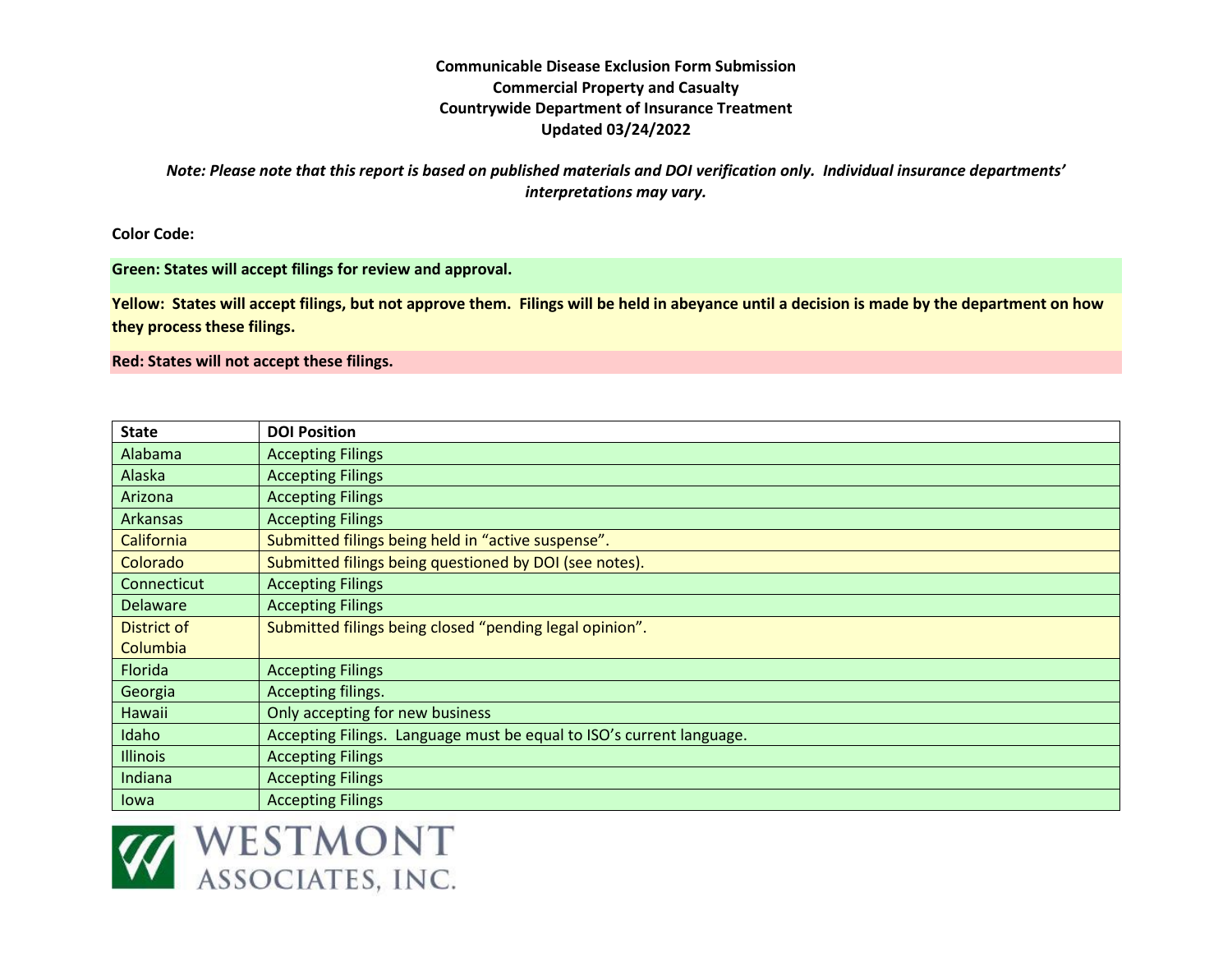# *Note: Please note that this report is based on published materials and DOI verification only. Individual insurance departments' interpretations may vary.*

| <b>State</b>         | <b>DOI Position</b>                                                                                                                                                                                                                                                                                                                                                                                                                                                                                    |
|----------------------|--------------------------------------------------------------------------------------------------------------------------------------------------------------------------------------------------------------------------------------------------------------------------------------------------------------------------------------------------------------------------------------------------------------------------------------------------------------------------------------------------------|
| <b>Kansas</b>        | <b>Accepting Filings</b>                                                                                                                                                                                                                                                                                                                                                                                                                                                                               |
| Kentucky             | <b>Accepting Filings</b>                                                                                                                                                                                                                                                                                                                                                                                                                                                                               |
| Louisiana            | <b>Accepting Filings</b>                                                                                                                                                                                                                                                                                                                                                                                                                                                                               |
| <b>Maine</b>         | <b>Accepting Filings</b>                                                                                                                                                                                                                                                                                                                                                                                                                                                                               |
| Maryland             | <b>Accepting Filings</b>                                                                                                                                                                                                                                                                                                                                                                                                                                                                               |
| Massachusetts        | <b>Accepting Filings</b>                                                                                                                                                                                                                                                                                                                                                                                                                                                                               |
| Michigan             | Most Companies are applying the exemption (500.2236) and using the applicable disclaimer.                                                                                                                                                                                                                                                                                                                                                                                                              |
| Minnesota            | <b>Accepting Filings</b>                                                                                                                                                                                                                                                                                                                                                                                                                                                                               |
| <b>Mississippi</b>   | <b>Accepting Filings</b>                                                                                                                                                                                                                                                                                                                                                                                                                                                                               |
| Missouri             | <b>Accepting Filings</b>                                                                                                                                                                                                                                                                                                                                                                                                                                                                               |
| Montana              | <b>Accepting Filings</b>                                                                                                                                                                                                                                                                                                                                                                                                                                                                               |
| Nebraska             | <b>Accepting Filings</b>                                                                                                                                                                                                                                                                                                                                                                                                                                                                               |
| Nevada               | DOI not accepting filings                                                                                                                                                                                                                                                                                                                                                                                                                                                                              |
| <b>New Hampshire</b> | <b>Accepting Filings</b>                                                                                                                                                                                                                                                                                                                                                                                                                                                                               |
| <b>New Jersey</b>    | Accepting Filings. The Department is requiring a notice be provided to policyholders at the time of policy issuance and<br>annually at renewal. The notice must include the following three statements (exactly as worded):                                                                                                                                                                                                                                                                            |
|                      | Your policy may not cover pandemics, viruses, or communicable diseases.                                                                                                                                                                                                                                                                                                                                                                                                                                |
|                      | Most business interruption insurance policies cover losses sustained due to a suspension of business where the<br>suspension was caused by direct physical loss of or damage to property or the insureds premises, and where the loss or<br>damage is caused by or results from a specified peril or covered cause of loss. For such policies, a government ordered<br>shutdown may not trigger business<br>interruption insurance coverage in the absence of physical damage to the insured property. |

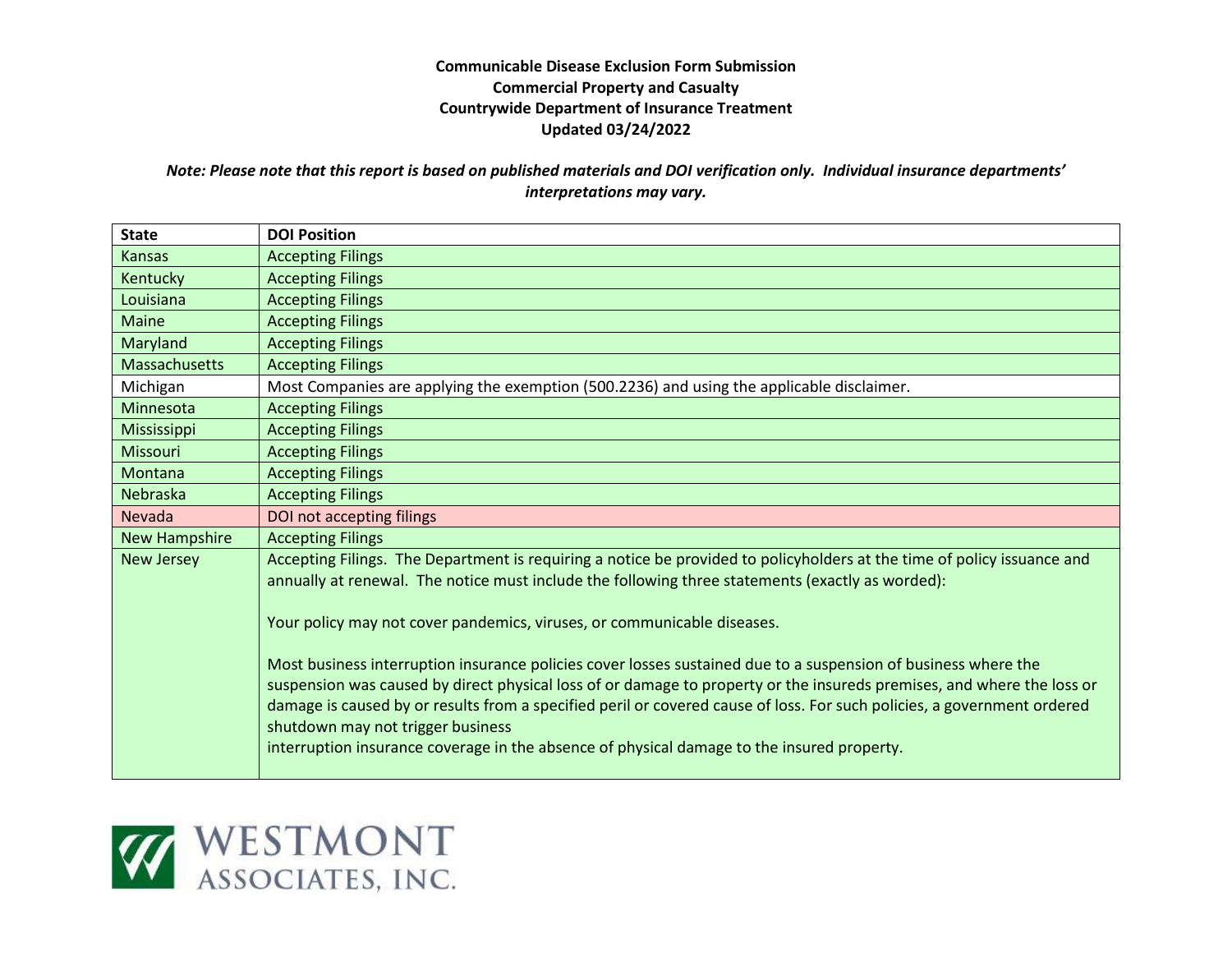### *Note: Please note that this report is based on published materials and DOI verification only. Individual insurance departments' interpretations may vary.*

| <b>State</b>          | <b>DOI Position</b>                                                                                                                                                                                                                                                                                                                                                                                                                                                                               |
|-----------------------|---------------------------------------------------------------------------------------------------------------------------------------------------------------------------------------------------------------------------------------------------------------------------------------------------------------------------------------------------------------------------------------------------------------------------------------------------------------------------------------------------|
|                       | This summary is not a replacement for the terms of the policy of insurance, shall not have the effect of altering the<br>coverage afforded by the policy, and shall not confer new or additional rights beyond those expressly provided for in the<br>policy. This information is only provided as guidance to the policyholder in understanding the terms of the policy of<br>insurance. You should consult your policy, agent and insurer if you have questions about your particular coverage. |
| <b>New Mexico</b>     | <b>Accepting Filings</b>                                                                                                                                                                                                                                                                                                                                                                                                                                                                          |
| <b>New York</b>       | <b>Accepting Filings</b>                                                                                                                                                                                                                                                                                                                                                                                                                                                                          |
| <b>North Carolina</b> | <b>Accepting Filings</b>                                                                                                                                                                                                                                                                                                                                                                                                                                                                          |
| <b>North Dakota</b>   | <b>Accepting Filings</b>                                                                                                                                                                                                                                                                                                                                                                                                                                                                          |
| Ohio                  | <b>Accepting Filings</b>                                                                                                                                                                                                                                                                                                                                                                                                                                                                          |
| <b>Oklahoma</b>       | Accepting filings.                                                                                                                                                                                                                                                                                                                                                                                                                                                                                |
| Oregon                | <b>Accepting Filings</b>                                                                                                                                                                                                                                                                                                                                                                                                                                                                          |
| Pennsylvania          | <b>Accepting Filings</b>                                                                                                                                                                                                                                                                                                                                                                                                                                                                          |
| Rhode Island          | <b>Accepting Filings</b>                                                                                                                                                                                                                                                                                                                                                                                                                                                                          |
| South Carolina        | <b>Accepting Filings</b>                                                                                                                                                                                                                                                                                                                                                                                                                                                                          |
| South Dakota          | <b>Accepting Filings</b>                                                                                                                                                                                                                                                                                                                                                                                                                                                                          |
| <b>Tennessee</b>      | Accepting filings.                                                                                                                                                                                                                                                                                                                                                                                                                                                                                |
| <b>Texas</b>          | <b>Accepting Filings</b>                                                                                                                                                                                                                                                                                                                                                                                                                                                                          |
| Utah                  | <b>Accepting Filings</b>                                                                                                                                                                                                                                                                                                                                                                                                                                                                          |
| Vermont               | <b>Accepting Filings</b>                                                                                                                                                                                                                                                                                                                                                                                                                                                                          |
| Virginia              | <b>Accepting Filings</b>                                                                                                                                                                                                                                                                                                                                                                                                                                                                          |
| Washington            | <b>Accepting filings</b>                                                                                                                                                                                                                                                                                                                                                                                                                                                                          |
| <b>West Virginia</b>  | <b>Accepting filings</b>                                                                                                                                                                                                                                                                                                                                                                                                                                                                          |
| Wisconsin             | <b>Accepting Filings</b>                                                                                                                                                                                                                                                                                                                                                                                                                                                                          |
| Wyoming               | <b>Accepting Filings</b>                                                                                                                                                                                                                                                                                                                                                                                                                                                                          |